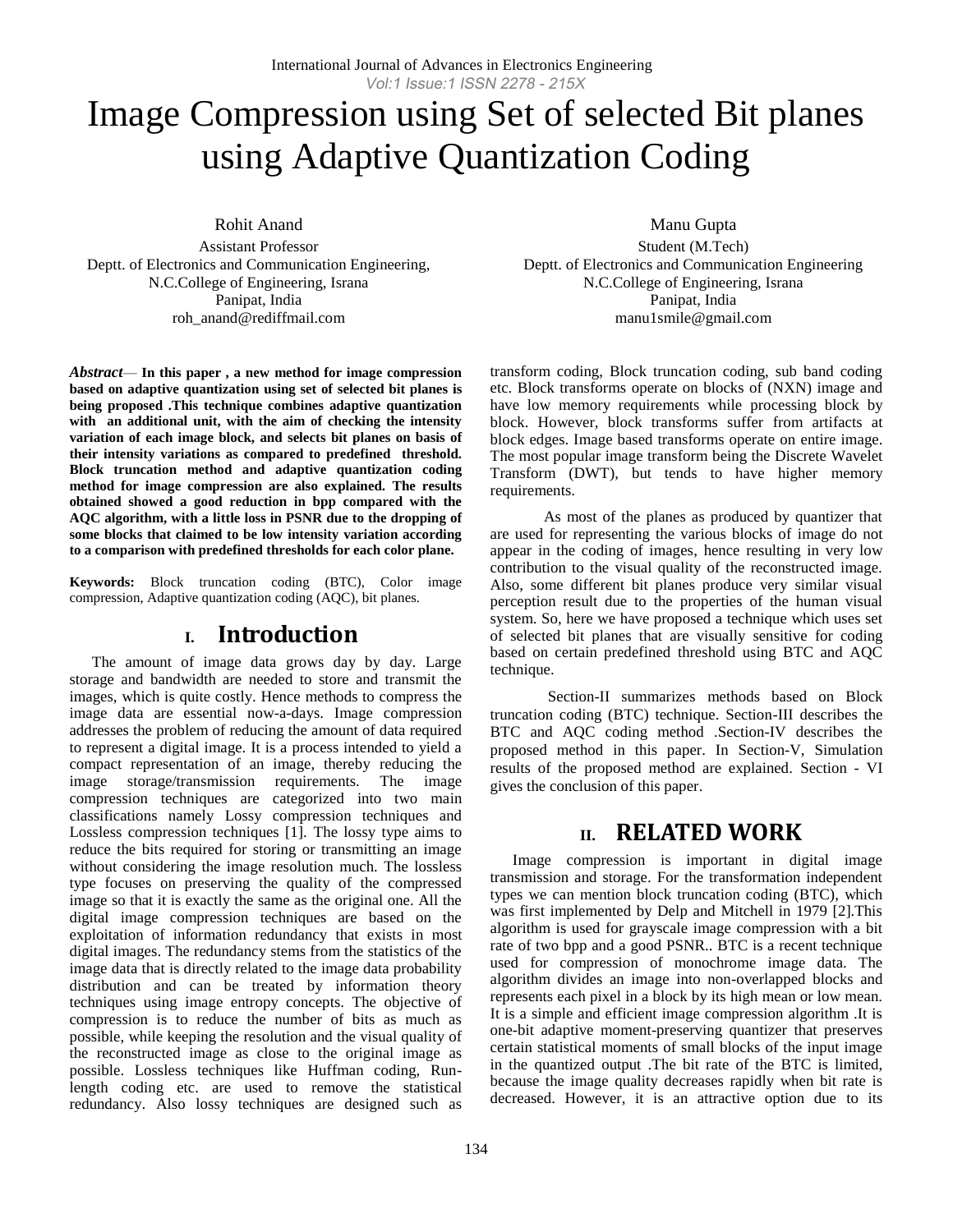Vol:1 Issue:1 ISSN 2278 - 215X

simplicity and involves less computational complexity. In the literature, many studies have been done to improve the computational complexity, bit rate, and visual quality of the BTC such as variable block truncation coding with optimal threshold, where the image is divided into variable size blocks rather than fixed size, and an optimal threshold is adopted to minimize the mean square error [3]; adopting universal hamming codes and a differential pulse code modulation (PCM) to the bit plane and the side information of the BTC to reduce bit rate and preserving the low computational complexity [4]; using a set of predefined bit planes to independently encode image, where the Huffman coding is also adopted to further reduce the bit rate [5]. These studies proposed good solutions in quality or coding gain improvement. However, the complexity is increased as well. In [7] the interpolative BTC coding scheme is proposed which uses only 8 of the pixels and each block will be coded using BTC . The coded pixels are first decoded. The missing pixels are then reconstructed by interpolation utilizing the four surrounding pixels, which form a cross. In the HBTC algorithm [8] to improve the compression ratio of the basic BTC, only luminance bit-map is employed to represent the edge information of the coding block. It was a combination of ordinary BTC and adaptive quantization coding AQC. Absolute Moment block truncation coding (AMBTC) in [9] preserves the higher mean and lower mean of the blocks and use this quantity to quantize output and provides better image quality than image compression using BTC.

#### **III. BTC and AQC Algorithm**

#### *A. Block Truncation Coding(BTC)*

In BTC an image is segmented into  $n \times n$  (typically,  $4 \times 4$ ) non overlapping blocks of pixels, and a two-level (one-bit) quantizer is independently designed for each block. Both the quantizer threshold and the two reconstruction levels are varied in response to the local statistics of a block. A diagram of the basic BTC scheme is shown in Fig.1.The level of each block is chosen such that the first two sample moment is preserved.

Let  $m = n \times n$ , and let X1, X 2, X 3 .......Xm be the pixel value in a given block of the original image. The quantities we wish to preserve are the first and second sample moments:

$$
\overline{X} = \underbrace{1}_{m} \sum X_i \quad \text{for } i = 1 \text{ to } m \tag{1}
$$

$$
\overline{X^2} = \underbrace{1}_{m} \sum X^2_i \quad \text{for } i = 1 \text{ to } m \tag{2}
$$

The variance is given by:

$$
\mathbf{G} = \mathbf{X}^2 - \mathbf{X} \tag{3}
$$

And thus if *X* and  $X^2$  are preserved, the variance is also preserved. It is now necessary to find a threshold *Xth* and two reconstruction levels, a and b, such that

$$
\hat{X}_i = \begin{cases}\na, & X_i < X_{\text{th}} \\
b, & X_i \ge X_{\text{th}} \\
\text{for } i = 1, 2, \dots m\n\end{cases} \tag{4}
$$

The reconstruction levels A and B are given by:

$$
A = \overline{X} - \sigma \sqrt{\frac{q}{m-q}}
$$
  
\n
$$
B = \overline{X} - \sigma \sqrt{\frac{m-q}{q}}
$$
\n(5)

Where q is the number of pixels greater than or equal to the threshold *X*.

We transmit the  $n \times n$  bit map indicating which pixels reconstruct to A and which reconstruct to B as well as information specifying A and B. It is possible to transmit A and B directly (typically using 8 bit for each) or to send *X* and σ instead. (Note that q is known from the bit map). Assigning 8 bits each to *X* and σ results in a data rate of 2 bits pixels. The receiver reconstructs the image block by calculating A and B from Equ's. (5) and (6). Assigning these values to pixels in accordance with the code in the bit plane.

#### *B. Adaptive quantization coding (AQC)*

The AQC compression algorithm was introduced in [6] for overdrive of motion blur reduction in a liquid crystal display (LCD). The algorithm was composed of the following steps:

i) Divide the image into non-overlapped blocks of  $(m \times n)$ pixels

 $\Box$ ii) Compute the quantizer step using the following relation:

$$
Q_{\text{step}} = (B_{\text{max}} - B_{\text{min}})/8
$$
 (7)

Where  $Q_{step}$  is the three bits quantizer step, number 8 represents the number of quantizer levels (QL), and  $B_{max}$ and  $B_{\text{min}}$  are the maximum and minimum of the block, respectively.

iii) Compute the bit plane  $(B_{\text{plane}})$  of each block using a three-level quantizer according to the following equation:

$$
B_{\text{plane}} = (I_{\text{in}} - B_{\text{min}}) / Q_{\text{step}}
$$
\n(8)

Where I<sub>in</sub> represents the intensity values of the input image.

The encoded bit stream includes a bit plane, quantizer step and the minimum of each block. According to the previous description, the resultant bit rate of a gray scale image compressed using this algorithm can be computed using the following equation

(8)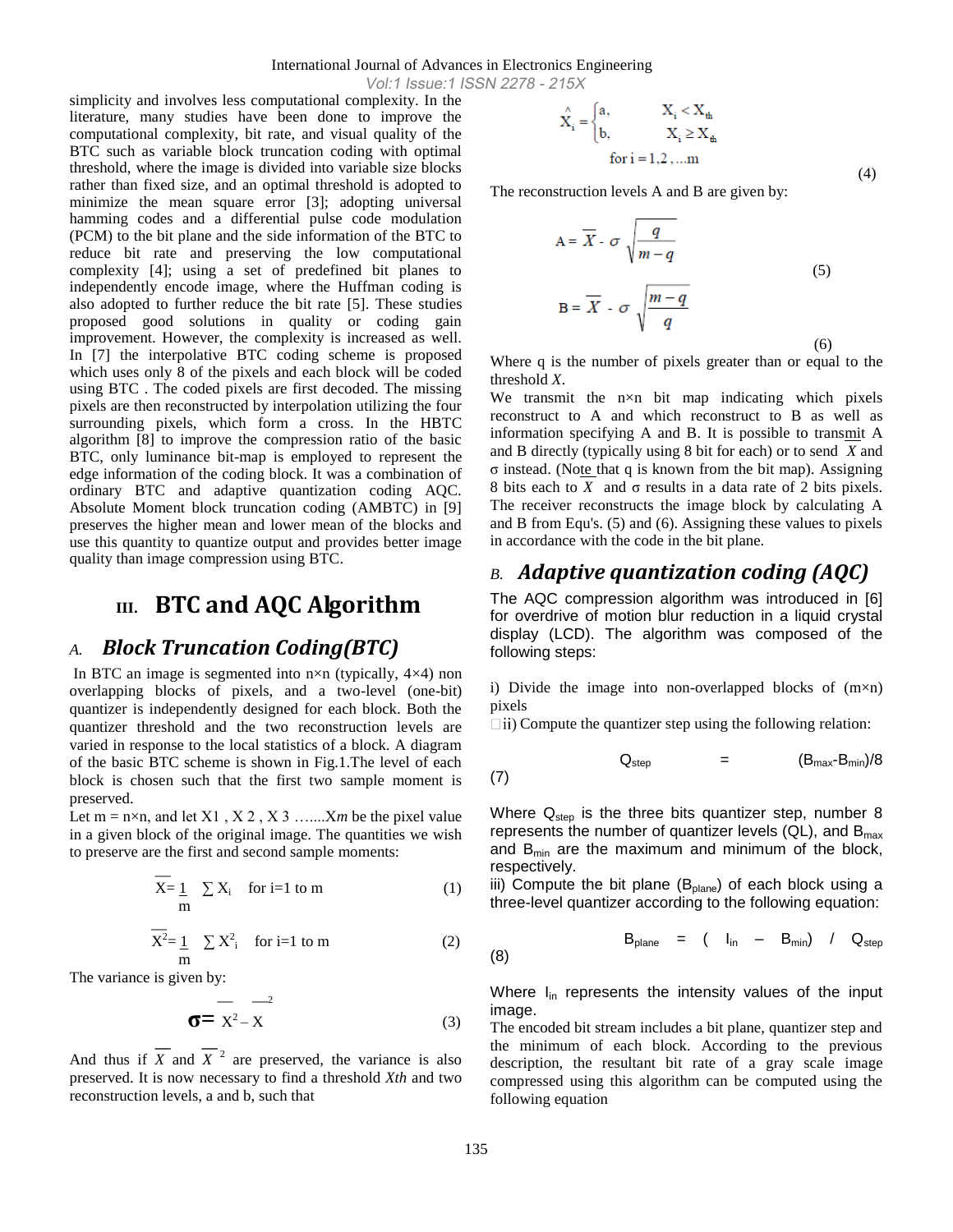$$
opp = (\text{bit}_{step} + \text{bit}_{min}) / (m \times n) + 3
$$

Where bit $_{step}$  is the bits required for quantizer step encoding and bit<sub>min</sub> is the bits used for encoding the minimum of each block (typically 8 bits). As an example, if a gray scale image having (512×512) pixels with a block of (4×4) pixels, the resultant bpp will be 3.8125 bpp.

The decoding process will go according to the following relation:

$$
I_{\text{decod}} = B_{\min} + B_{\text{plane}} \times Q_{\text{step}}
$$
 (10)

Where I<sub>decod</sub> is the decompressed image.

 This algorithm outperformed the BTC algorithm from a performance and quality point of view, but had higher bpp than the BTC algorithm.

#### **IV. PROPOSED ALGORITHM**

In conventional methods all the bit planes so produced by quantizer are used for representing the various blocks of image. However, most of the bit planes do not appear in the coding of images resulting very low contribution to the visual quality of the reconstructed image. Also, some different bit planes produce very similar visual perception result due to the properties of the human visual system. This necessitates to focus on the design of a small set of visually sensitive bit planes. So, here we have proposed a technique which uses set of selected bit planes for coding based on certain predefined threshold based on intensity of each bit plane.

 This new algorithm for image compression uses selected set of bit planes that uses intensity based versions of AQC for image compression. The proposed algorithms aim to reduce the high bpp of an original AQC whilst trying to keep the quality of the compressed image at an acceptable level. This algorithm is a combination of an original AQC and an intensity checking unit with the aim of checking the intensity variation of each image block, as shown in Fig.1.The algorithm can be said as Intensity Based Adaptive Quantization Coding.

#### **Steps Followed:**

1) The image was first divided into non-overlapped block (n×n) pixels

2) For each block the difference between the maximum, minimum and quantizer step was computed according to (7) (AQC algorithm-Section III)

3) The threshold was predefined for each color plane.

4) The quantization step is compared with a predefined threshold, it exploits the fact that the low variation blocks required lower quantization steps compared with the high variation or edge blocks.

5) For each of the pixel value in block, bit plane is computed on basis of intensity according to (8).

6) For the blocks where the quantization step was less than the threshold, the bit plane and quantization step bits were discarded and only the minimum value was encoded.

7) For the blocks where the quantization step was more than the threshold all the information i.e bit plane, quantization step and minimum value was encoded.

8) Only selected bit planes are encoded and compressed image is obtained.

The encoded bit stream for low and high variation blocks is shown in Table I. On the decoder side, the decoder will be sensitive to the flag bit.

If it is in high state the block is classified and decoded as a low variation block, otherwise it will be decoded as a high variation block.



Table I Bits Required For each Block Type

| <b>Block Type</b> | Bits Required for each attribute for $(4\times4)$ | Total<br><b>bits</b> |            |                  |    |  |  |
|-------------------|---------------------------------------------------|----------------------|------------|------------------|----|--|--|
|                   | blocks and 8 level quantizer                      |                      |            |                  |    |  |  |
|                   | Flag                                              | Minimum              | <b>Bit</b> | <b>Quantizer</b> |    |  |  |
|                   |                                                   |                      | plane      | step             |    |  |  |
| High variation    |                                                   |                      |            |                  | 62 |  |  |
| Low variation     |                                                   |                      |            |                  |    |  |  |

#### **V. Results**

The performance of the discussed algorithms was assessed using objective and subjective fidelity criteria on several test images. The PSNR and bit rate was used as an objective test of the three algorithms. These tests were performed on different sample images using block size (4×4) and  $Q_1=4$ , where  $Q_L$ represents quantizer levels.

 In subjective test three images are discussed to give the reader a visual impression of the compressed image. Fig 2.a shows the original Lena image and Fig 2.b, 2.c, 2.d shows the image compressed by BTC, AQC and Proposed algorithm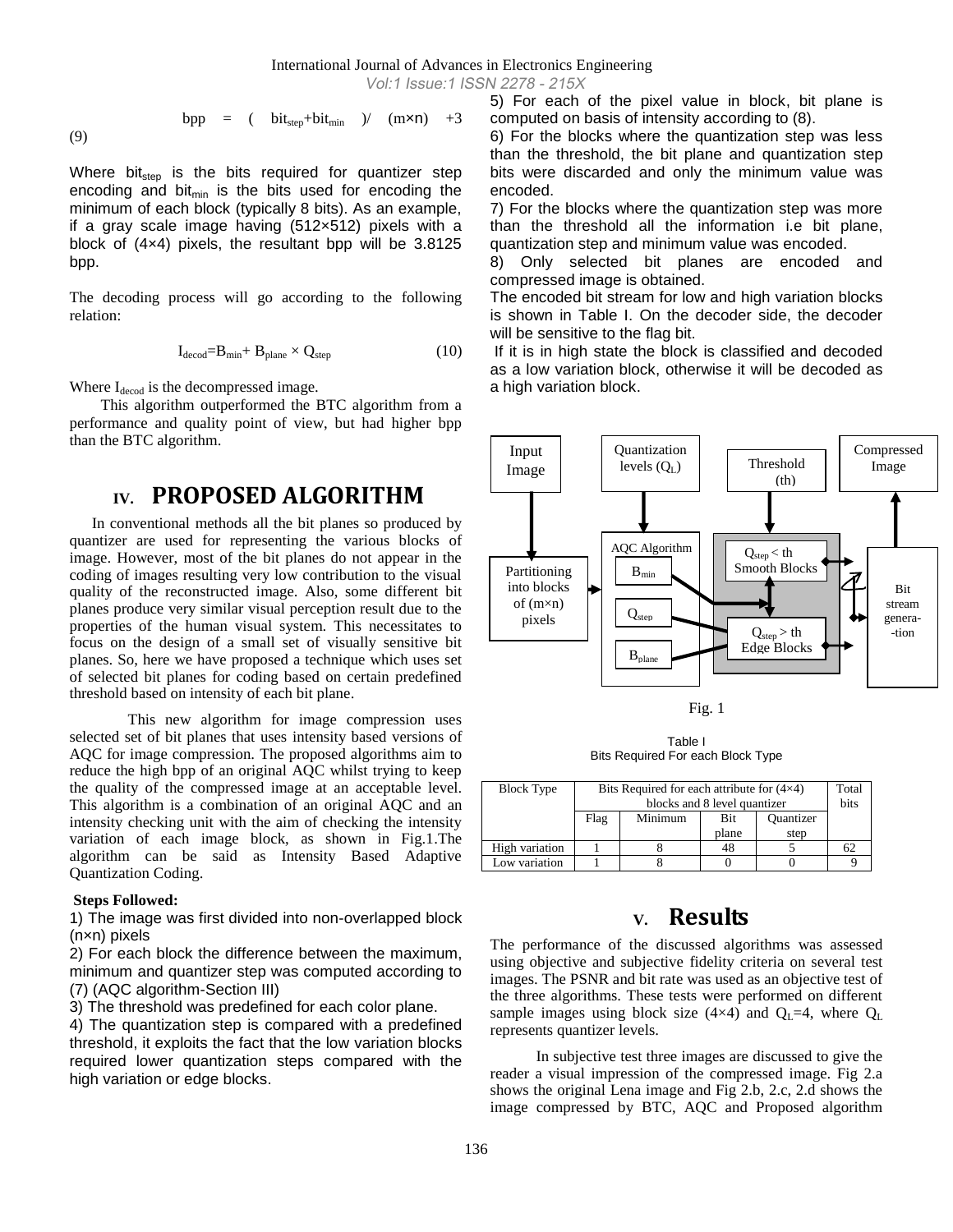respectively. As seen from objective results shown in Table 2, the bit rate obtained is least from proposed method as compared to BTC and AQC technique. Hence we can say that compression is best obtained from proposed algorithm as compared to BTC and AQC technique. Same algorithms are applied on two other images also and Bit rate and PSNR are calculated as discussed above.

 The peak signal-to-noise ratio is used as a measure of the reconstructed image quality. Comparison of the original and reconstructed image shows that proposed method provides a good compression without seriously degrading the reconstructed image when compared with AQC technique.



Fig 2.a Fig 2.b<br>Reconstructed AQC image <sub>Reconstructed</sub> IBAQC image





Fig 2.d Fig 2.d Fig.2 Lena Image



Fig 3.a Fig 3.b



Reconstructed AQC imageReconstructed IBAQC image





Fig 3.c Fig 3.d







Fig 4.a Fig 4.b

Reconstructed AQC image Reconstructed IBAQC image





Fig 4.c Fig 4.d Fig.4 Manu Image

| Block size<br>4x4<br>and<br>$Q_L = 2$            | Lena<br>Image |                     | Cameraman<br>Image |                     | Manu<br>Image |                     |
|--------------------------------------------------|---------------|---------------------|--------------------|---------------------|---------------|---------------------|
| Technique                                        | Bit<br>rate   | <b>PSNR</b><br>(dB) | Bit rate           | <b>PSNR</b><br>(dB) | Bit rate      | <b>PSNR</b><br>(dB) |
| <b>BTC</b>                                       | 2             | 28.947              | 2                  | 21.625              | 2             | 35.465              |
| AQC                                              |               | 45.666              |                    | 46.510              | 4             | 44.876              |
| Proposed<br>Technique<br>(selectd bit<br>planes) | 3.7989        | 40.290              | 3.6731             | 41.422              | 3.6509        | 38.911              |